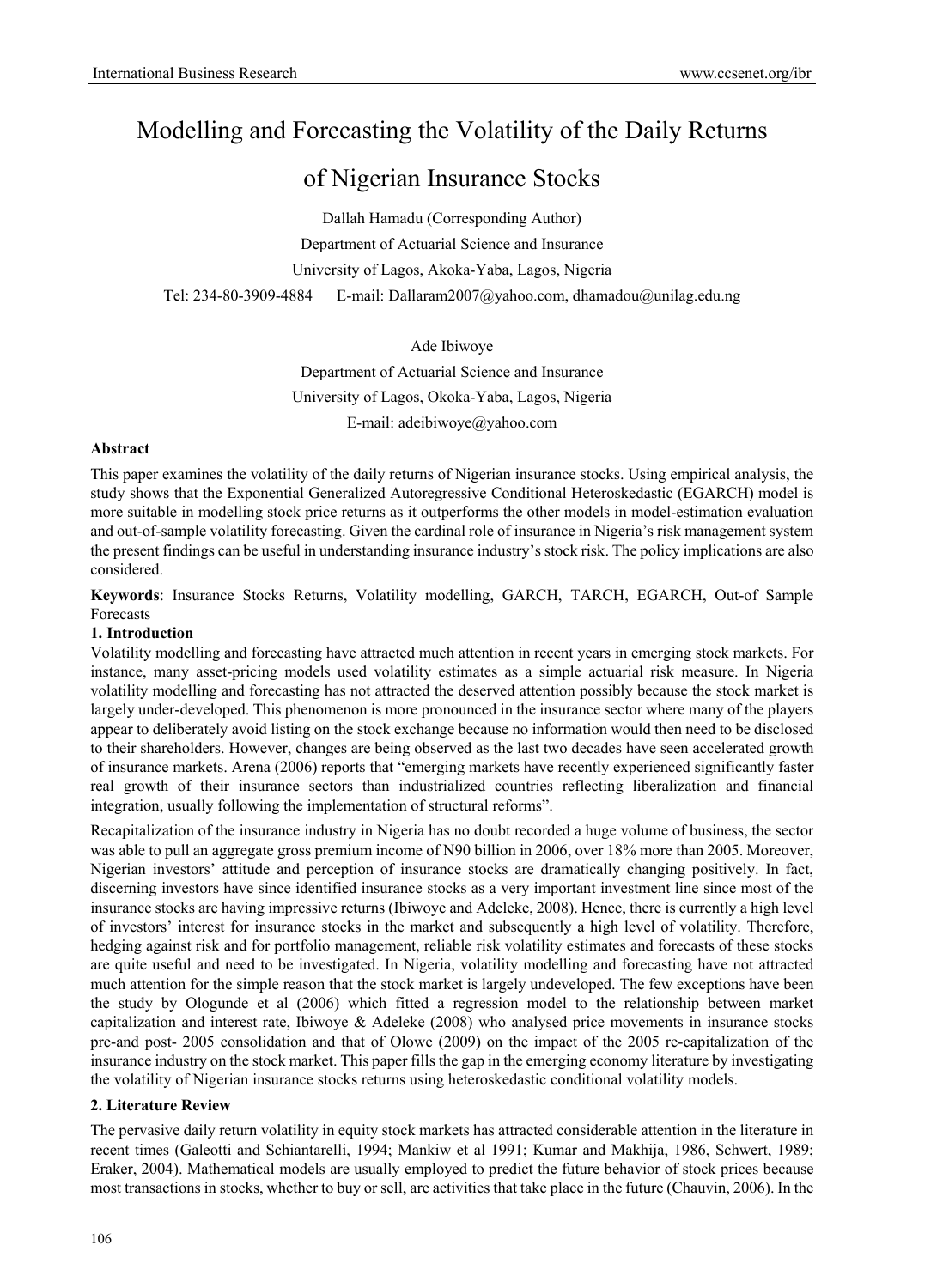past, much modelling attention had been focused on the predictable component of the stock return series. Later attention shifted to the error term whereby it is assumed that the latter is normally distributed.

Schwart (1989) found that the amplitude of the fluctuations in aggregate stock volatility is difficult to explain using simple models of stock valuation and that there is a strong residual autocorrelation using least squares hence he applied ARMA (1, 3) model for the errors. Eraker (2004) developed an approach based on Markov Chain Monte Carlo (MCMC) simulation, which allows the investigation to estimate the posterior distributions of the parameters as well as the unobserved volatility and jump processes. Rydberg (2000) reviewed some models that have been used to describe the most important or stylized features of financial data. These include fact tools, asymmetry-symmetry, volatility clustering, aggregation Gaussianicity, quasi-long-range dependence and seasonality. Rydberg (2000) classified the models into two broad categories: mathematical finance models and econometric models. Since the goal of the latter is usually forecasting it requires less rigorous probability theory than the previous and tends to focus more on the correlation structure of the data.

Models that assume normally distributed log returns like the Black  $\&$  Scholes model had been extensively used in the mathematical finance literature but this assumption has been disputed (Rydberg, 2000). More recently, attention has shifted towards modelling financial-market asset returns by processes other than normal error distribution. It has been established that the variances of the error terms in ordinary least square (OLS) estimates are not equal, and are indeed larger for some points or ranges of data than for others (Engle, 2001). This incidence of heteroskedasticity in which the usual procedures for estimating standard errors and confidence intervals fall short are best addressed by ARCH/GARCH models (Engle, 2001). The ground breaking work of Engle (1982) introduced a means of capturing the property of time-varying volatility. Further research, however, has shown that in practical applications of the ARCH (q) model, large q's are usually required thereby necessitating the need for many parameters (Rydberg, 2000). To overcome this difficulty, Bollerslev (1986) and Taylor (1986) modified the basic ARCH model as Generalized Autoregressive Conditional Heteroskedasticity (GARCH) model.

GARCH has since gained widespread acceptance in the literature and is often used for modelling stochastic risk volatility in financial time series. Floros (2007) used various GARCH models with bootstrapped out-of-sample period data to evaluate the performance of minimum capital risk requirement (MCRR) estimates. The models show that higher capital requirements are necessary for a short position, since a loss is then more likely.

David (1997) classified the models for describing the properties of stock market returns into two – the fast learning model and the slow learning model. Exploring the properties of exponential GARCH model for measuring the asymmetry between returns and volatility, David (1997) found that the fast learning model generates a negative relationship while the slow model generate returns that exhibit greater excess kurtosis. Other ARCH/GARCH based studies include Amin and Ng (1997); Baillie and DeGennaro (1990); Chahal and Wang (1998) and Chan et al (1991). Amin and Ng (1997) argue that implied volatility dominates the GARCH terms and therefore include an entire lag structure through GARCH persistence terms in their study.

However, as Rydberg (2000) had observed, neither the ARCH nor the GARCH models consider both asymmetry and leverage (the fact that volatility negatively correlated with changes in stock returns). Although GARCH (p, q) models give adequate fits for most equity-return dynamics, these models often fail to perform well in modelling the volatility of stock returns because GARCH models assume that there is a symmetric response between volatility and returns. GARCH models are thus unable to capture the "leverage effect" of stock returns. For equities, it is often observed that downward movements in the market are followed by higher volatilities than upward movements of the same magnitude. To account for this, Zakoian (1990) and Glostan, Jagannathan, and Runkle (1993) introduced the threshold GARCH (TGARCH) to take care of existing leverage effect. During the same period Nelson (1991) proposed the Exponential GARCH (EGARCH) models in order to model asymmetric variance effects.

## **3. Material and Methods**

## *3.1 Data for the Study*

The data for this study are from daily closing prices of insurance companies stocks traded on the floor of the Nigerian Stock Exchange (NSE). The time series data cover almost eight years starting from 15<sup>th</sup> of December 2000 to  $9<sup>th</sup>$  of September 2008 and coincidently the period corresponds to Nigeria's recent stable market economy and civil democratic governance. Although about twenty-six insurance companies are listed on the floor of NSE, some of them did not survive the consolidation exercise. We are considering only the data of nine major insurance companies which daily listed stock prices are available for the period considered in the study. We used the daily data from 15<sup>th</sup> of December 2000 to June 9<sup>th</sup> 2008 as training data set, and the data from 10 June 2008 to 9<sup>th</sup> September 2008 as evaluation test set or out-of-sample datasets (partial data sets excluding holidays). Details on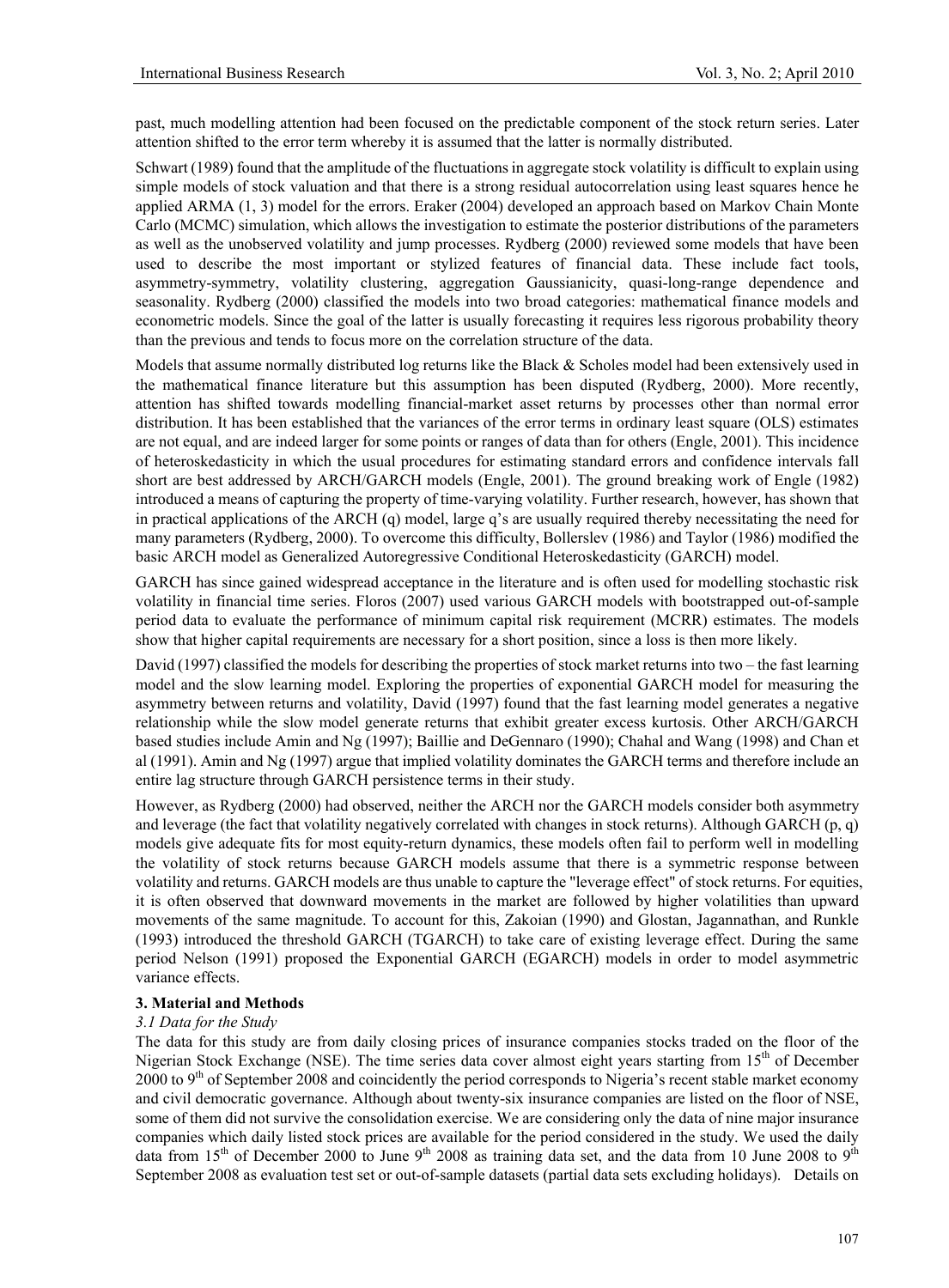these companies can be found in Nigerian Insurance Digest (2007) and the data are available on http://www.cascraft.com.

*3.2. Methods* 

3.2.1 Models Specification

Having observed  $P_t$  which is denoting the stock price at time *t*, let  $r_t = \ln\left(\frac{P_t}{P}\right)$ ⎠ ⎞  $\parallel$ ⎝  $=$  ln $\left($ −1 ln *t*  $\tau_t = \ln\left(\frac{I_t}{P_{t-1}}\right)$  $r_i = \ln\left(\frac{P_i}{R}\right)$  be the continuously compounded

return series of interest. Usually, the return series is decomposed into two parts, the predictable and the unpredictable as:

$$
r_t = E(r_{t|t-1}) + \varepsilon_t \tag{1}
$$

where  $E(r_{t|t-1})$  is the conditional mean of return at time *t* depending upon the information available at time *t*-1 and  $\varepsilon$ , is the prediction error term. Unfortunately, the conditional mean does have the ability to give useful predictions, hence, the recourse to methods (addressing the volatility of the error tern) such as ARCH and stochastic volatility models in modern applied statistics and mathematical finance. Assuming the unpredictable component in (1) is an ARCH process, it be written as

$$
\varepsilon_t = z_t \sigma_t \tag{2}
$$

where  $z_i \sim N(0, 1)$  and  $\sigma_i^2$  is the conditional variance.

#### **ARCH (p)**

Since the seminal paper of Engle **(**1982) a rich literature has emerged for the modelling of heteroskedasticity in financial time series. Engle (1982) introduced the ARCH (p) model in which the conditional variance  $\sigma_t^2$  is a linear function of lagged squared residuals  $\varepsilon$ .

$$
\sigma_t^2 = \alpha + \beta_1 \varepsilon_{t-1}^2 + \beta_2 \varepsilon_{t-2}^2 + \dots + \beta_p \varepsilon_{t-p}^2, \tag{3}
$$

Where,  $\alpha > 0$  and  $\beta_i \ge 0$  and  $\varepsilon_i | \phi_{t-1} \sim N(0, \sigma_t^2)$ 

and  $\phi_t$  is the information set of all information up to time **t**. It is important to note that for ARCH models the unconditional distribution of  $\varepsilon_t$  is always leptokurtic. In applications of the ARCH (p) model, it often turned out that the required lag **p** was rather large. In order to achieve a more parsimonious parameterization, then, Bollerslev (1986) introduced the generalized ARCH  $(p, q)$  model (GARCH  $(p,q)$ ).

#### **GARCH (p, q)**

thus, the volatility model is now written as

$$
\sigma_t^2 = \alpha_0 + \alpha_1 \varepsilon_{t-1}^2 + \dots + \alpha_p \varepsilon_{t-p}^2 + \beta_1 \sigma_{t-1}^2 + \dots + \beta_q \sigma_{t-q}^2 \tag{4}
$$

where,  $\alpha_i > 0$  and  $\beta_i > 0$  for all *i* and *j*.

In general, the value of  $p$  in (4) will be much smaller than the value of  $p$  in equation (3).

Important limitations of ARCH and GARCH models are the non-negativity constraints of the  $\alpha_i$  's and  $\beta_i$ 's

which ensure positive conditional variances. Moreover, GARCH models assume that the impact of news on the conditional volatility depends only on the magnitude, but not on the sign, of the innovation. As mentioned above, empirical studies have shown that changes in stock prices are negatively correlated with changes in volatility. To overcome this

#### **TARCH (p, q) Model**

The threshold GARCH, or TARCH (p, q), (Glosten et al. 1993,) is

$$
\sigma_t^2 = \alpha_0 + \sum_{i=1}^q (\alpha_i \varepsilon_{t-1}^2) + \gamma \varepsilon_{t-1}^2 d_{t-1} + \sum_{j=1}^p (\beta_j \sigma_{t-j}^2)
$$
(5)

where  $d_t = 1$  if  $\varepsilon_t < 0$ , and  $d_t = 0$  otherwise. In this, good news ( $\varepsilon_t < 0$ ), and bad news ( $\varepsilon_t > 0$ ), have differential effects on the conditional variance. In this work we consider popular TARCH (1, 1). In this case, good news has an impact of  $\alpha$  and bad news has an impact of  $\alpha + \gamma$ .

#### **EGARCH (p, q) Model**

Similarly, to o overcome the drawbacks, Nelson (1991) introduced the exponential GARCH. As: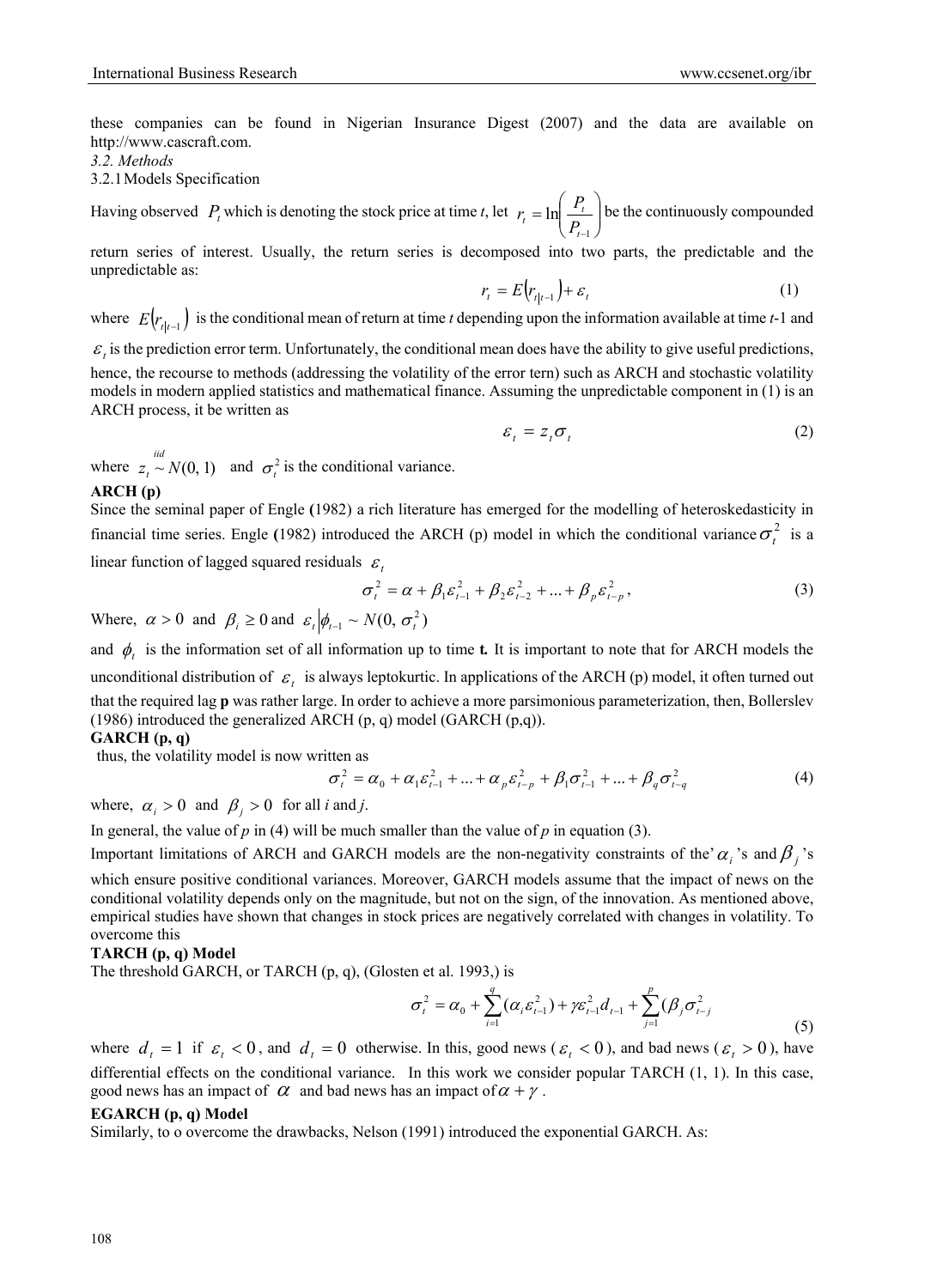$$
\ln(\sigma_i^2) = \alpha_0 + \sum_{i=1}^q \left( \alpha_i \left| \frac{\varepsilon_{t-i}}{\sigma_{t-i}} \right| + \gamma_i \left( \frac{\varepsilon_{t-i}}{\sigma_{t-i}} \right) \right) + \sum_{j=1}^p (\beta_j \ln(\sigma_{t-j}^2)),
$$
\n(6)

The EGARCH (1, 1) used in the present study is the EViews specification given by:

$$
\ln(\sigma_i^2) = \alpha_0 + \beta \ln(\sigma_{i-1}^2) + \alpha \left| \frac{\varepsilon_{i-1}}{\sigma_{i-1}} \right| + \gamma \frac{\varepsilon_{i-1}}{\sigma_{i-1}}
$$

The fact that the EGARCH process is specified in terms of log of the conditional variance implies that  $\sigma_t^2$  is always positive and, consequently, there are no restrictions on the sign of the model parameters. In fact, the leverage effect is exponential, rather than quadratic, and that the forecasts can be tested by the hypothesis  $\gamma < 0$ . 3.2.2 Model Selection Criteria

In a holistic, model comparison approach the underlying goal is to select the "best approximating model" from among competing models under consideration. Several model selection criteria have been proposed based on different considerations. The most prominently used method is the Akaike Information Criterion (AIC) (Akaike, 1978). The procedure selects the best model with the lowest AIC. Fundamentally, AIC involves the notion of cross-validation, but only on theoretical sense. Given AIC values of two or more models, the model satisfying minimum AIC is most representatives of the true model and, on this account, may be interpreted as the best approximating model among those being considered (Dayton, 2003).

Let y, k, n and LL be response variable, the number parameters, the number of observations and the maximised likelihood function respectively. The Bayesian Information Criterion is

$$
AIC = 2K - 2\ln(LL) = 2K + \ln\left(\frac{RSS}{n}\right) \tag{7}
$$

where,  $RSS = \sum_{i=1}^{n} \hat{e}^2$  is the residual sum of squares. *i* 1

The main reason for preferring the use of a model selection procedure such as AIC in comparison to traditional significance tests is the fact that, a single holistic decision can be made concerning the model that is best supported by the data in contrast to what is usually a series of possibly conflicting significance test. Moreover, models can be ranked from best to worst supported by the data at hand, thus, enlarging the possibilities of interpretation (for more insights see Dayton, 2003).

Since, AIC serves only the purpose of model comparison; we consider three diagnostic check methods based on Ljung-Box Q statistics for post-estimation evaluation analysis of the fitted models. There are the standardised residuals and squared residuals of the Autocorrelation (AC) and partial autocorrelation (PAC) functions, and the autoregressive conditional heteroscedastic ARCH-LM test

In addition, we employ two popular out-of sample model selection criteria to evaluate the predictive performance of the five competing models considered in the investigation. The criteria are namely the Root Mean Square Error (RMSE) and the Mean Absolute Error (MAE). Thus, we have

$$
RMSE = \sqrt{\frac{1}{m} \sum_{t=1}^{m} (\hat{y}_t - y)^2}
$$
 (8)

$$
MAE = \frac{1}{m} \sum_{t=1}^{m} |y_t - \hat{y}_t|
$$
\n(9)

where,  $t = 1,...,m$  with *m*,  $y_t$  and  $\hat{y}_t$  denoting the number of forecasts, the actual and the forecast respectively.

The RMSE and the MAE can be jointly considered to diagnose the errors variation in a set of forecasts. The RMSE will always be larger or equal to the MAE; the greater difference between them, the greater the *variance* in the individual errors in the sample.

## **4. Analysis of Results**

#### *4.1 Preliminary Results*

Table 4.1 shows the preliminary analysis statistics of various insurance stocks returns. The mean return and standard deviation are reported, as well as the highest and lowest returns observe for each stock. The standard deviation of stock returns is the measure of dispersion of returns around the average return over the period of study.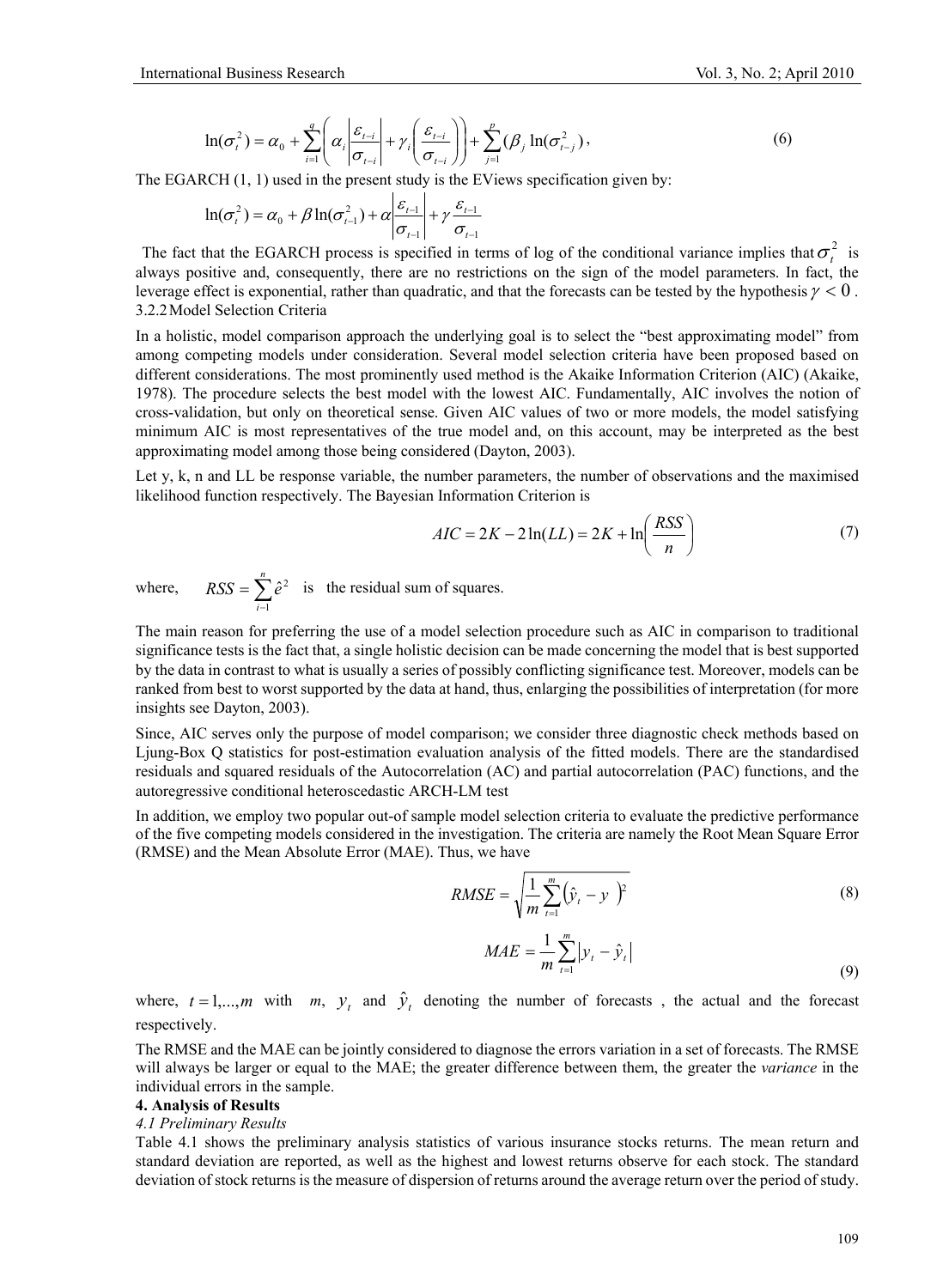This is not always the best indicator of risk variability. Clearly, the return series displayed in Figure 4.1 has too many extremes values to be generated by a normal curve. Sample departures from the normal distribution are summarized by the coefficients of skewness and Kurtosis. The excess kurtosis coefficients are very large and statistically significant for all the stocks. All the stocks are negatively skewed. GARCH models allow the volatility, or conditional heteroskedascity, to vary over time; therefore it can easily take care of the fourth moment or kurtosis to the data. Nerveless, clustering conditional volatility has a limited effect on the very high skewness.

## *4.2 Analysis of Main Results*

The main empirical results are summarized in the following Tables 4.2, 4.3, and 4.4 respectively. Table 4.2 gives the statistics of model variance parameters estimates and Aikake performance evaluation criterion under various fitting techniques. The results indicate with a good level of confidence the suitability of various fitting methods. In fact, the ARCH coefficient(s) of the estimated models are significant except in the cases of the second order of ARCH (2) results of UNIC and WAPIC insurance stocks price returns. Similarly, the beta coefficients of all the stocks are also significant at 99% confidence level, which indeed shows the presence of time-clustering volatility of insurance stocks in Nigerian market. On the other hand, the asymmetry gamma coefficients of the EGARCH are significant in for all the nine companies whereas the TGARCH are significant in six out of the nine stocks. But even in the case of the latter three companies, the non linear asymmetric TGARCH model is very competitive as expected based on the kurtosis and skewness coefficients results given in Table 4.1. Moreover, the EGARCH (1, 1) is in general the preferred model for these stocks using the AIC model selection criterion results as shown in Table 4.2.

The post-estimation evaluation using the Lung-Jung and Box-Pierce statistics are quite informative in assessing the diagnostic checks of various simulated models. Table 4.3 results show that, the Autocorrelation (AC) and Partial Autocorrelation (PAC) Q(16) statistics are significant for all the fitted models in case Crusader, Guinea and UNIC insurance stocks whereas only ARCH(1) is significant for Cornerstone and Prestige Insurance companies stocks. Similarly, in the case of Niger Insurance only ARCH (1) and EGARCH (1, 1) are not significant. On the other hand, the Q(16) statistics for the standardized squared residuals are significant for all the simulated models only in the case of UNIC Insurance. In fact, the situation remains persistent even when we tried higher level Lags. This can be seen also easily from the ARCH-LM test Q statistics results. In fact, the ARCH test is only significant in the case of UNIC with even higher order ARCH, GARCH, TGARCH and EGARCH. This corroborates Chahal and Wang (1998) findings that time-varying conditional volatility has a limited effect on the third moments or skewness.

Table 4.4 results show the RMSE and MAE out-of sample forecasts comparison. The results suggest that, the non-linear methods perform better than other competing methods. In fact, the Exponential GARCH (1, 1) model proves to be very competitive as it performs better than other competing methods using the RMSE and MAE model forecast evaluation criteria. This is closely follows by the TGARCH (1, 1) and as distant third the GARCH (1, 1) model. However, it is important to note the closeness amongst the magnitudes of all the methods in both (RMSE and MAE) model performance statistics measures, which on a nutshell confirmed the adequacy of these conditional volatility models in modelling Nigerian insurance stock prices returns.

## **5. Conclusion**

We have examined the volatility behaviour of the Nigerian insurance stocks price. Several variants of heteroskedastic conditional volatility models were evaluated using model evaluation performance metrics. The post estimation evaluation revealed that most of the models studied were competitive. However, the results show that the EGARCH is a more preferred modelling framework for evaluating risk volatility of Nigerian insurance stocks. These findings are substantiated by using AIC, RMSE, and MAE evaluation information measures. The present findings are relevant to the investing community as a whole who invest their hard-earned money on corporate insurance business expecting reasonable returns. Keeping in mind that insurance stock returns are exponentially volatile, and particularly because the Nigerian financial system is currently undergoing reforms, investors are better informed on insurance stocks in their portfolio profile.

## **References**

Amin, K. I. & Victor K. Ng. (1997). Inferring future volatility from the information in implied volatility in Eurodollar options: A new approach. *The Review of Financial Studies*, Vol. 10, No. 2, pp. 333 – 367.

Arena, Marco. (2006). Does Insurance Market Activity Promote Economic Growth? World Bank Policy Research Working Paper 4098, December 2006 Available: http://www.econ.worldbank.org.

Akaike, H. (1978). A Bayesian analysis of the minimum AIC procedure. *Annals of the Institute of Statistical Mathematics*, 30, 9-14.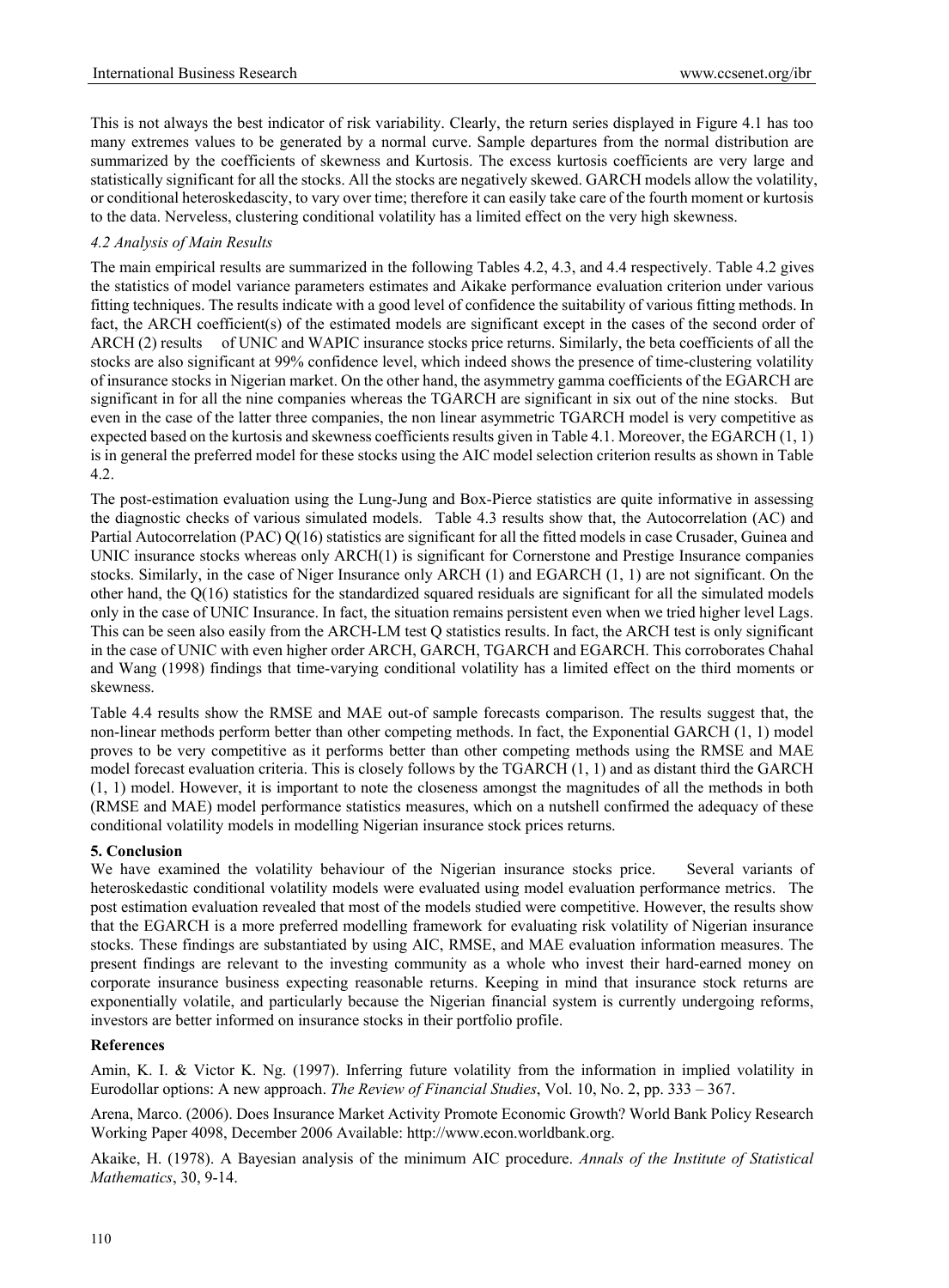Baillie, Richard T. and Ramon P. DeGennaro. (1990). "Stock returns and volatility" *The Journal of Financial and Quantitative Analysis*, Vol. 25, No. 2, pp. 203 – 214.

Bollerslev, T. (1986). Generalised Autoregressive Conditional Heteroskedasticity. *Journal of Econometrics*, 51, 307-327.

Chahal, Mandeep S. & Jun Wang. (1998). Jump diffusion processes and emerging bond and stock markets: An investigation using daily data. *Multinational Finance Journal*, 1( 3), 169 – 197.

Chan, Kalok, Chan, K. C. & Karolyi G. A. (1991). Intraday volatility in the stock index and stock index futures markets. *The Review of Financial Studies*, 4(4), 657 – 684.

David, Alexander. (1997). Fluctuating confidence in stock markets: Implications for returns and volatility. *The Journal of Financial and Quantitative Analysis*, 32(4), 427 – 462.

Dayton, C. Mitchell. (2003). Model Comparisons Using Information Measures. *Journal of Modern Applied Statistical Methods*, 2(2), 281-292.

Engle, R. F. (1982). Autoregressive Conditional Heteroscedasticity with estimates of the variance of the United Kingdom inflation. *Econometrica*, 50, 987-1007.

Engle, R. (2001). Garch 101: The use of Arch/Garch models in applied econometrics. *Journal of Economic Perspectives*, 15( ), 157 – 168.

Eraker, Bjorn. (2004). Do Stock Prices and Volatility Jump? Reconciling Evidence from Spot and Option prices. *The Journal of Finance*, 59(3), 1367-1403

Floros, Christo. (2007). The use of GARCH models for the calculation of minimum capital risk requirements: International evidence. *International Journal of Managerial Finance*, 3(4), 360 – 371.

Galeotti, Marzio & Fabio Schiantarelli. (1994). Stock Market Volatility and Investment: Do Only fundamentals Matter? *Economica*, 61(242), 147-165

Glostan, L., R. Jagannathan, & D. Runkle. (1993). On the Relationship between the Expected Value and the Volatility of the Nominal Excess Return on Stocks. *Journal of Finance*, 48, 1779-1802.

Ibiwoye, Ade and I. A. Adeleke. (2008). Is Insurance Nigeria's Next Capital Market 'Honey Pot'? *African Journal of Business Management*, 2(9), 157-164.

Kumar Raman & Makhija Anil .K. (1986).Volatility Of Stock Prices and Market Efficiency. *Managerial and Decision Economics*, 7( 2), 119-122.

Mankiw, Gregory N.; David Romer & Mattew D. Shapiro. (1991). Stock Market Forecastability and Volatility: A Statistical Appraisal. *The Review of Economic Studies*, 58(3), 455-477.

Nelson, Daniel B. (1991). Conditional Heteroskedasticity in Asset Returns: A New Approach. *Econometrica*, 59(2), 347-370.

Ologunde, A. O.; Elumilade, D. O. & Asaolu, T. O. (2006). Stock Market Capitalization and Interest Rate in Nigeria: A Time Series Analysis. *International Research Journal of Finance and Economics*, 4, 154-167.

Olowe, Rufus Ayo. (2009). The Impact of the Announcement of the 2005 Capital Requirement for Insurance Companies on the Nigerian Stock market. *The Nigerian Journal of Risk and Insurance*, 6(1), 43-69.

Rydberg, Tina Hviid (2000). Realistic statistical modelling of financial data. *International Statistical Review*,  $68(3)$ ,  $233 - 258$ .

Schwert, G. William. (1989). Why does stock market volatility change overtime? *The Journal of Finance*, 44(5), 1115 – 1153.

Taylor, S. J. (1986). *Modelling Financial time Series*, John Wiley & Sons, Chichester.

Zakoian, J. M. (1994). Threshold Heteroscedastic Models. *Journal of Economic Dynamic and Control*. 18, 931-955.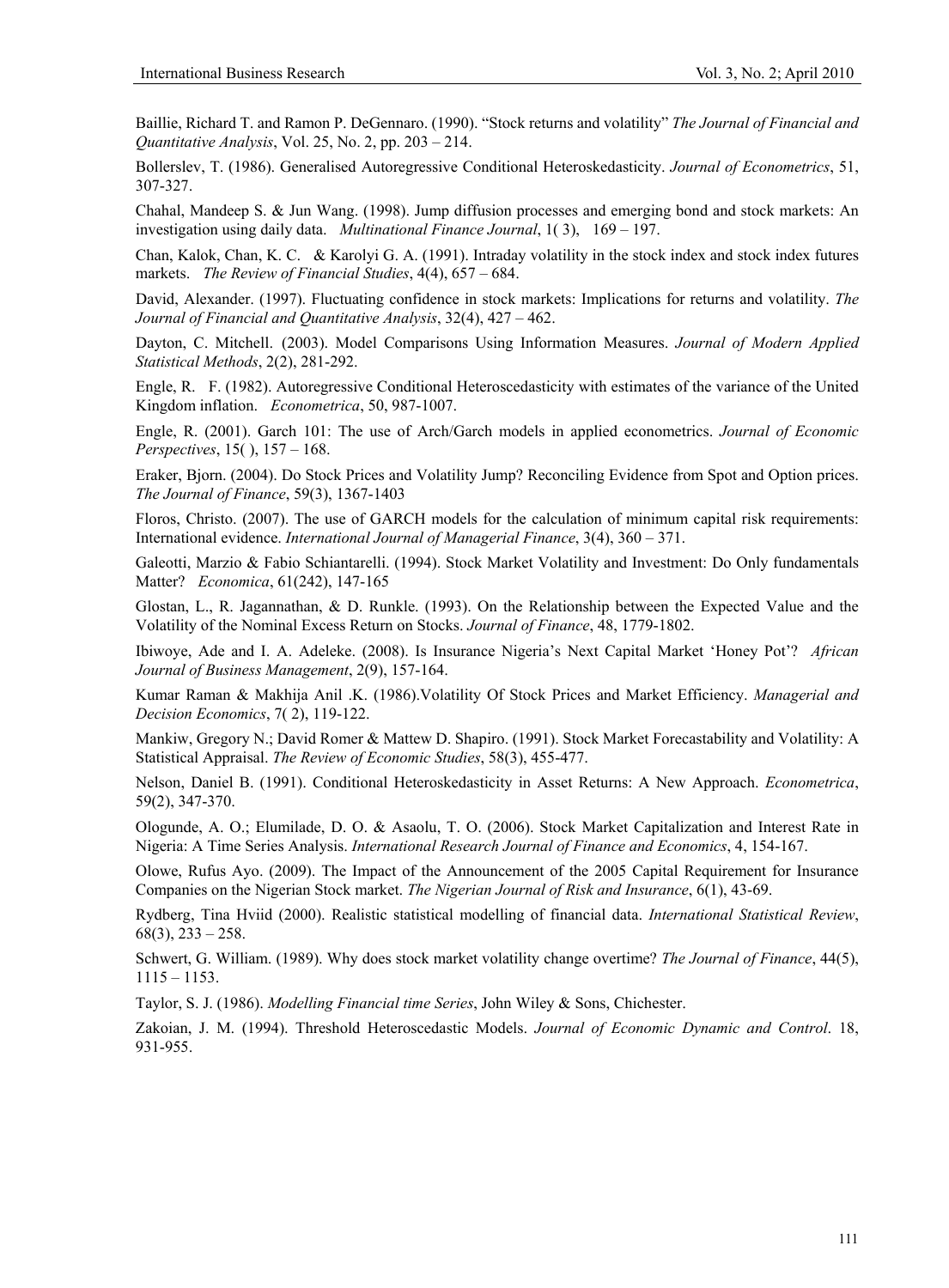|               | N         | Minimum   | Maximum   | Mean      | Std. Deviation | <b>Higher Moments</b> |          |
|---------------|-----------|-----------|-----------|-----------|----------------|-----------------------|----------|
|               | Statistic | Statistic | Statistic | Statistic | Statistic      | <b>Skewness</b>       | Kurtosis |
| <b>AIICO</b>  | 1902      | $-.701$   | .499      | .00019    | .045752        | $-2.508$              | 65.311   |
| Cornerstone   | 1902      | $-.589$   | .435      | .00022    | .042087        | $-3.131$              | 60.339   |
| Crusader      | 1902      | $-.599$   | .451      | .00068    | .033880        | $-3.235$              | 85.909   |
| <b>GUINEA</b> | 1902      | $-.288$   | .288      | .00058    | .018662        | $-.001$               | 62.017   |
| Law Union     | 1902      | $-.361$   | .267      | .00073    | .028789        | $-967$                | 23.139   |
| <b>NIGER</b>  | 1902      | $-458$    | .153      | $-.00007$ | .037106        | $-1.955$              | 20.297   |
| Prestige      | 1902      | $-.440$   | .307      | .00053    | .032567        | $-2.362$              | 35.255   |
| <b>UNIC</b>   | 1902      | $-1.099$  | .300      | $-.00005$ | .045919        | $-7.124$              | 174.714  |
| <b>WAPIC</b>  | 1902      | $-.517$   | .454      | .00100    | .038572        | $-1.428$              | 51.581   |

Table 4.1. Summary of Descriptive Statistics of Stocks Returns











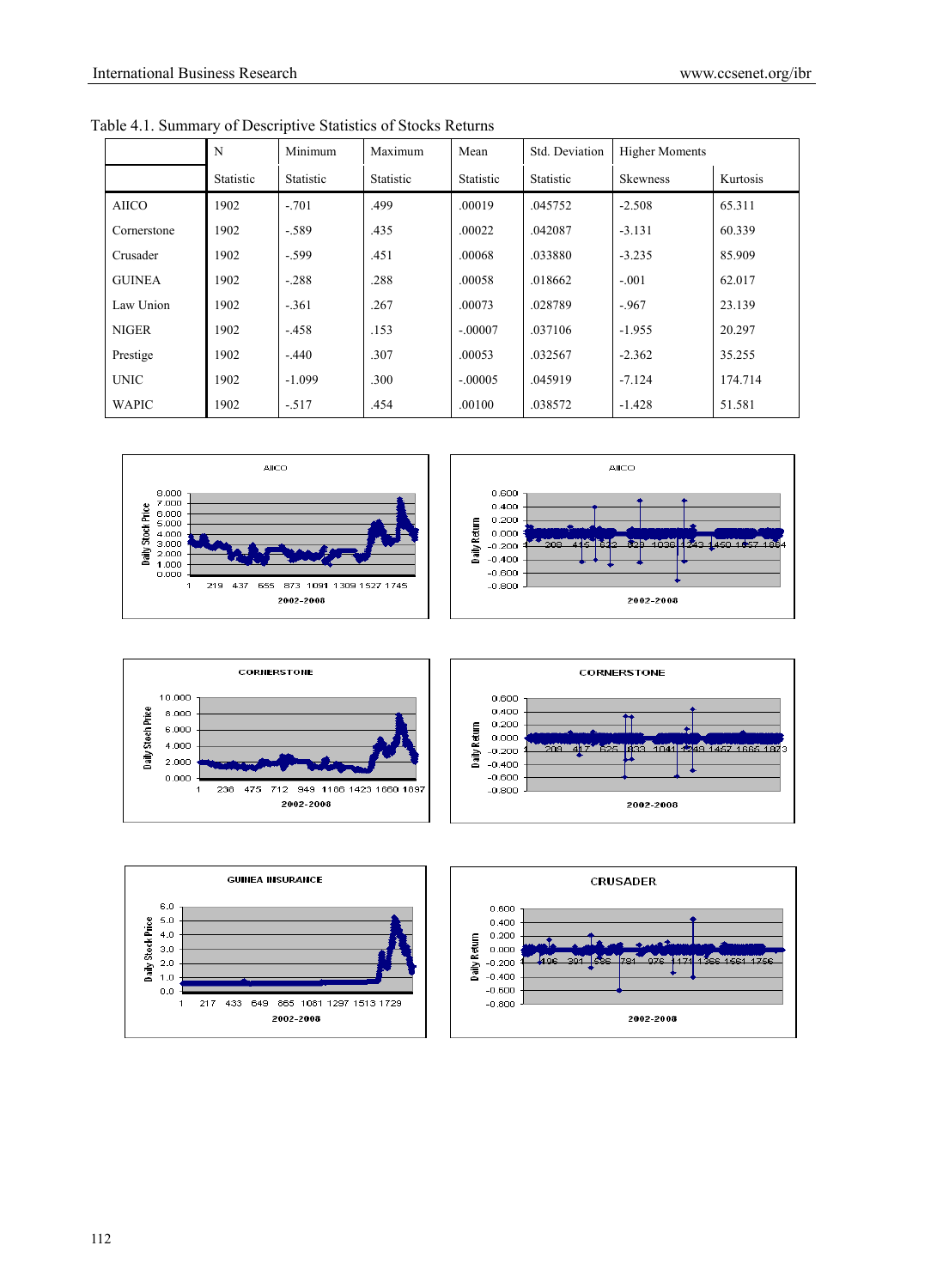

Figure 4.1. Stocks Prices and their Rates of Return Plots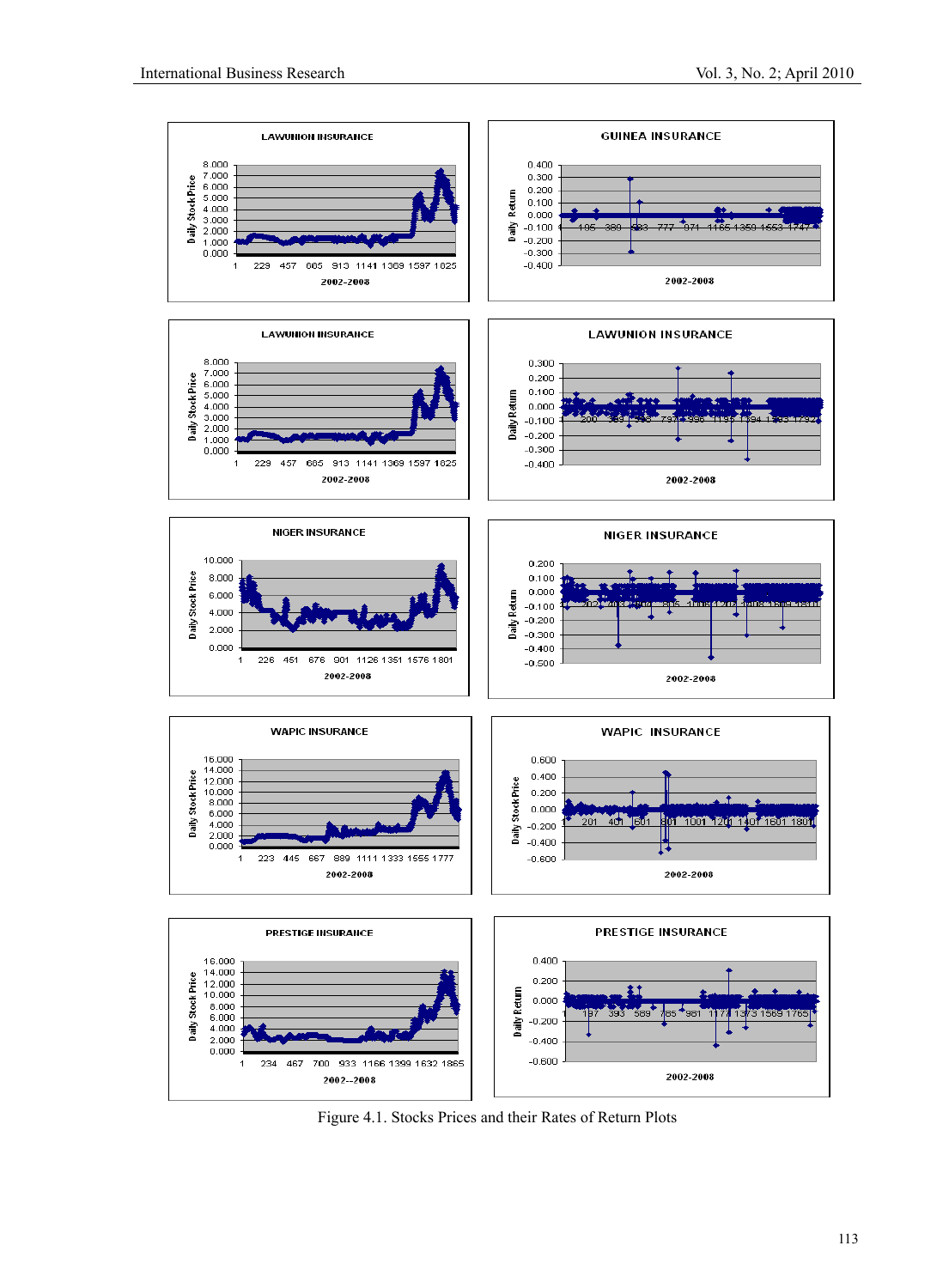| Insurance Stocks | Coefficients |                  |                                 |           |            | <b>Model Fit</b> |           |
|------------------|--------------|------------------|---------------------------------|-----------|------------|------------------|-----------|
| Return           | Model        | $\alpha_{1}$     | $\alpha_{\scriptscriptstyle 2}$ | $\beta$   |            | $\gamma$         | AIC       |
| <b>AIICO</b>     | ARCH(1)      | $0.5993*$        |                                 |           |            |                  | $-3.5070$ |
| Cornerstone      | ARCH(2)      | $0.2830*$        | 1.1449*                         |           |            |                  | $-3.6823$ |
| Crusader         | GARCH(1,1)   | $0.6735*$        |                                 | $0.6043*$ |            |                  | $-3.6390$ |
| Guinea           | TARCH(1,1)   | 0.8370*          |                                 | $0.6637*$ | $-0.6202*$ |                  | $-3.6802$ |
| LawUnion         | EGARCH(1,1)  | 0.5805*          |                                 | $0.8002*$ | $0.2542*$  |                  | $-3.7451$ |
| <b>Niger</b>     | ARCH(1)      | $0.6875*$        |                                 |           |            |                  | $-3.6151$ |
| Prestige         | ARCH(2)      | 0.3405           | $0.8349*$                       |           |            |                  | $-3.7813$ |
| Unic             | GARCH(1,1)   | $0.2856*$        |                                 | $0.8128*$ |            |                  | $-3.9609$ |
| Wapic            | TARCH(1,1)   | $0.2942*$        |                                 | $0.8224*$ | $-0.0514*$ |                  | $-3.9601$ |
|                  | EGARCH(1,1)  | $0.4516*$        |                                 | $0.6558*$ | $-0.2131*$ |                  | $-4.0170$ |
|                  | ARCH(1)      | 1.0829*          |                                 |           |            |                  | $-4.3249$ |
|                  | ARCH(2)      | 0.9798** 0.4796* |                                 |           |            |                  | $-4.4873$ |
|                  | GARCH(1,1)   | 0.3487*          |                                 | $0.7747*$ |            |                  | $-4.7079$ |
|                  | TARCH(1,1)   | $0.4257*$        |                                 | $0.7784*$ | $-0.1732*$ |                  | $-4.7208$ |
|                  | EGARCH(1,1)  | $0.8225*$        |                                 | $0.4005*$ | $0.2010*$  |                  | $-4.7511$ |
|                  | ARCH(1)      | 1.0821*          |                                 |           |            |                  | $-5.6918$ |
|                  | ARCH(2)      | $0.6135*$        | $0.2904*$                       |           |            |                  | $-5.7227$ |
|                  | GARCH(1,1)   | 0.2870*          |                                 | $0.6624*$ |            |                  | $-6.1059$ |
|                  | TARCH(1,1)   | $0.2774*$        |                                 | $0.6760*$ | $-0.0274$  |                  | $-6.1109$ |
|                  | EGARCH(1,1)  | $0.5935*$        |                                 | $0.5965*$ | $0.0776**$ |                  | $-6.1121$ |
|                  | ARCH(1)      | $0.3952*$        |                                 |           |            |                  | $-4.4568$ |
|                  | ARCH(2)      | 0.3194*          | $0.2041*$                       |           |            |                  | $-4.4813$ |
|                  | GARCH(1,1)   | $0.1116*$        |                                 | $0.9155*$ |            |                  | $-4.6944$ |
|                  | TARCH(1,1)   | $0.1180**$       |                                 | $0.9168*$ | $-0.0197$  |                  | $-4.6626$ |
|                  | EGARCH(1,1)  | 0.3549*          |                                 | $0.6853*$ | $0.0569**$ |                  | $-4.6504$ |
|                  | ARCH(1)      | $0.7097*$        |                                 |           |            |                  | $-3.8990$ |
|                  | ARCH(2)      | $0.4751*$        | $0.5148*$                       |           |            |                  | $-3.9928$ |
|                  | GARCH(1,1)   | $0.2375*$        |                                 | $0.8152*$ |            |                  | $-4.1665$ |
|                  | TARCH(1,1)   | $0.2320*$        |                                 | 0.8149*   | 0.0116     |                  | $-4.1655$ |
|                  | EGARCH(1,1)  | $0.2938*$        |                                 | $0.8699*$ | $0.0650**$ |                  | $-4.1747$ |
|                  | ARCH(1)      | $0.6546*$        |                                 |           |            |                  | $-4.2656$ |
|                  | ARCH(2)      | $0.6457*$        | 0.3578*                         |           |            |                  | $-4.2999$ |
|                  | GARCH(1,1)   | 0.3897*          |                                 | $0.6120*$ |            |                  | -4.3854   |
|                  | TARCH(1,1)   | $0.4222*$        |                                 | $0.6176*$ | $-0.0774*$ |                  | $-4.3852$ |
|                  | EGARCH(1,1)  | $0.5302*$        |                                 | $0.5115*$ | $-0.0767*$ |                  | $-4.3849$ |
|                  | ARCH(1)      | $0.4861*$        |                                 |           |            |                  | $-3.7806$ |
|                  | ARCH(2)      | 0.4854*          | 4.49E-05                        |           |            |                  | $-3.7795$ |
|                  | GARCH(1,1)   | $0.4816*$        |                                 | 0.1729*   |            |                  | $-3.7793$ |
|                  | TARCH(1,1)   | $0.4373*$        |                                 | $0.1463*$ | $0.0864*$  |                  | $-3.7789$ |
|                  | EGARCH(1,1)  | $0.5611*$        |                                 | $0.8177*$ | $-0.0709*$ |                  | $-3.8360$ |
|                  | ARCH(1)      | $0.3545*$        |                                 |           |            |                  | $-3.9061$ |
|                  | ARCH(2)      | 0.3498*          | 0.0041                          |           |            |                  | $-3.9052$ |
|                  | GARCH(1,1)   | 0.3495*          |                                 | $0.1280*$ |            |                  | $-3.9052$ |
|                  | TARCH(1,1)   | $0.4155*$        |                                 | 0.0990*   | $-0.1240*$ |                  | $-3.9052$ |
|                  | EGARCH(1,1)  | $0.4654*$        |                                 | $0.6391*$ | $0.0382*$  |                  | $-3.9075$ |

Table 4.2. Summary of Model Parameters Estimation Statistics and Goodness of Fit

*\* Significant at 1%; \*\* is significance at 5%; AIC is the Aikake Information Criterion*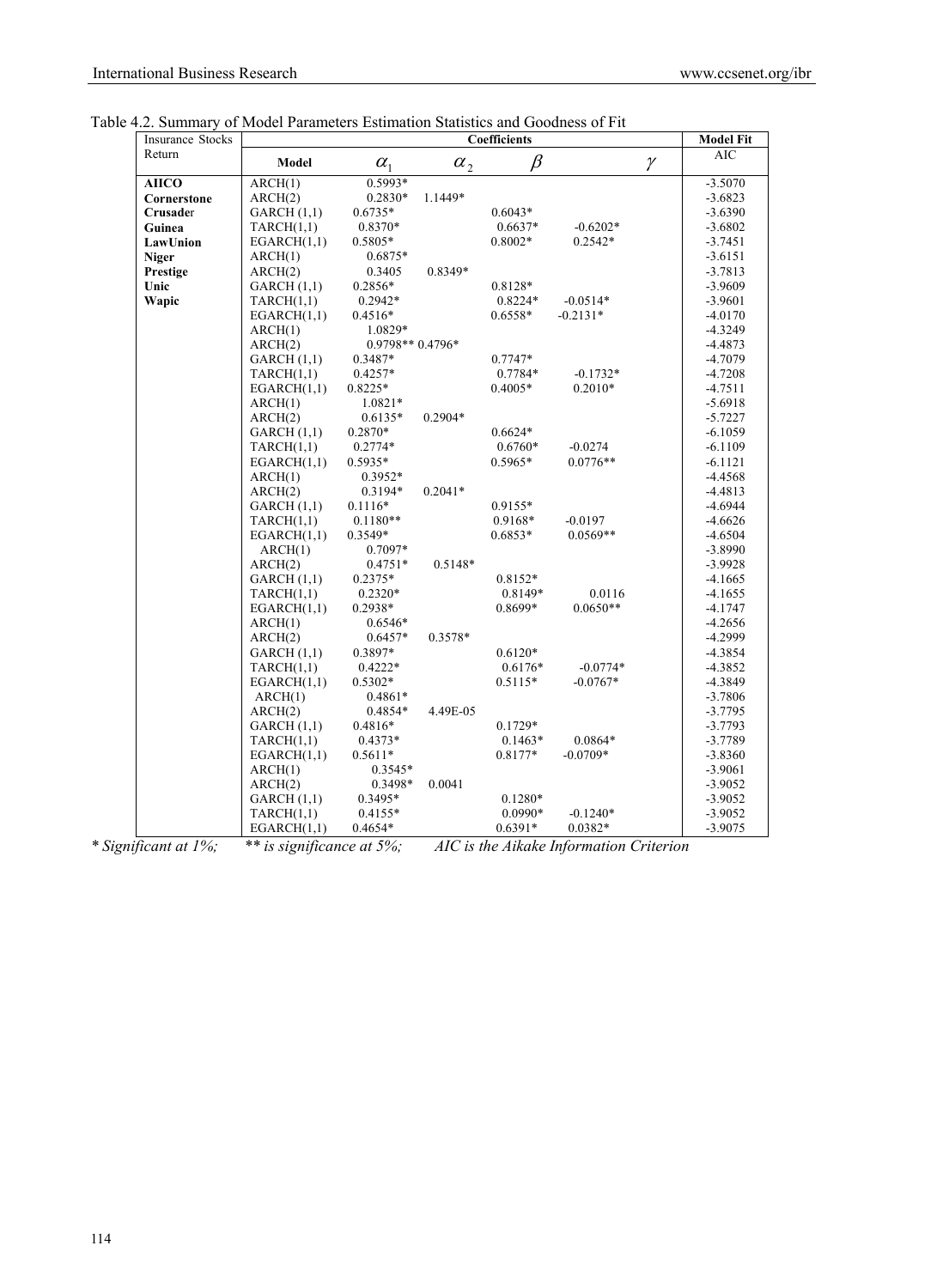|                            | Lung-Jung-Box Statistics |           |                          |                     |          |
|----------------------------|--------------------------|-----------|--------------------------|---------------------|----------|
| <b>Stocks</b><br>Insurance |                          |           |                          | <b>ARCH-LM Test</b> |          |
| Return                     |                          |           | Standardized             | $L$ -Jung $Q$       | P-value  |
|                            |                          | Residuals | <b>Squared Residuals</b> |                     |          |
|                            | Model                    | Q(16)     | O(16)                    |                     |          |
| <b>AIICO</b>               | ARCH(1)                  | 19.757    | 0.1232                   | 0.010688            | 0.917660 |
| Cornerstone                | ARCH(2)                  | 19.757    | 0.1232                   | 0.161795            | 0.687509 |
| <b>Crusader</b>            | GARCH(1,1)               | 13.863    | 1.1424                   | 0.041407            | 0.838755 |
| Guinea                     | TARCH(1,1)               | 13.627    | 1.3104                   | 0.100305            | 0.751465 |
| <b>Law Union</b>           | EGARCH(1,1)              | 18.381    | 0.9271                   | 0.058057            | 0.809593 |
| <b>Niger</b>               | ARCH(1)                  | 26.885**  | 19.925                   | 0.003300            | 0.954200 |
| Prestige                   | ARCH(2)                  | 17.362    | 9.4460                   | 0.012200            | 0.912000 |
| Unic                       | GARCH(1,1)               | 21.076    | 1.7556                   | 0.040550            | 0.840409 |
| Wapic                      | TARCH(1,1)               | 20.426    | 1.6544                   | 0.022327            | 0.881220 |
|                            | EGARCH(1,1)              | 19.684    | 5.2043                   | 0.074763            | 0.784524 |
|                            | ARCH(1)                  | 61.852*   | 11.331                   | 0.079619            | 0.777814 |
|                            | ARCH(2)                  | 42.491*   | 10.166                   | 0.474655            | 0.490854 |
|                            | GARCH(1,1)               | 38.375*   | 9.9142                   | 0.001800            | 0.966156 |
|                            | TARCH(1,1)               | 50.028*   | 13.712                   | 0.037943            | 0.845557 |
|                            | EGARCH(1,1)              | 68.713*   | 5.5487                   | 0.222644            | 0.637032 |
|                            | ARCH(1)                  | $163.93*$ | 443.59*                  | 0.009700            | 0.921542 |
|                            | ARCH(2)                  | 192.69*   | 444.82*                  | 0.007498            | 0.930998 |
|                            | GARCH(1,1)               | 41.135*   | 3.4633                   | 0.002899            | 0.957060 |
|                            | TARCH(1,1)               | 38.956*   | 2.7416                   | 0.002840            | 0.957497 |
|                            | EGARCH(1,1)              | 39.92*    | 2.9118                   | 0.003848            | 0.950539 |
|                            | ARCH(1)                  | 21.416    | 4.9148                   | 0.006354            | 0.936467 |
|                            | ARCH(2)                  | 17.564    | 1.7476                   | 0.000537            | 0.981507 |
|                            | GARCH(1,1)               | 8.5880    | 7.8475                   | 1.122434            | 0.289395 |
|                            | TARCH(1,1)               | 7.9477    | 8.0402                   | 1.268512            | 0.260046 |
|                            | EGARCH(1,1)              | 17.0780   | 1.1301                   | 0.009131            | 0.923871 |
|                            | ARCH(1)                  | 21.8410   | 6.5390                   | 0.767083            | 0.381121 |
|                            | ARCH(2)                  | 25.103**  | 2.7032                   | 0.161860            | 0.687450 |
|                            | GARCH(1,1)               | 33.754*   | 5.5467                   | 0.011698            | 0.913870 |
|                            | TARCH(1,1)               | 33.657*   | 5.5275                   | 0.015006            | 0.902503 |
|                            | EGARCH(1,1)              | 23.103    | 1.0384                   | 0.164605            | 0.684952 |
|                            |                          |           |                          | 0.175493            | 0.675276 |
|                            | ARCH(1)                  | 30.300**  | 0.7677                   | 0.138989            | 0.709289 |
|                            | ARCH(2)                  | 23.643    | 0.6835                   | 0.065338            | 0.798249 |
|                            | GARCH(1,1)               | 20.533    | 0.8526                   | 0.062927            | 0.801927 |
|                            | TARCH(1,1)               | 20.682    | 0.8697                   | 0.031917            | 0.858209 |
|                            | EGARCH(1,1)              | 20.799    | 0.3953                   | 27.87219            | 0.000000 |
|                            | ARCH(1)                  | $149.43*$ | 34.083*                  | 27.99006            | 0.000000 |
|                            | ARCH(2)                  | 149.52*   | 34.196*                  | 30.27402            | 0.000000 |
|                            | GARCH(1,1)               | 142.23*   | 37.434*                  | 30.12383            | 0.000000 |
|                            | TARCH(1,1)               | 148.57*   | 37.769*                  | 16.33927            | 0.000053 |
|                            | EGARCH(1,1) 142.18*      |           | 35.066*                  | 0.011449            | 0.914789 |
|                            | ARCH(1)                  | 17.839    | 0.2004                   | 0.012948            | 0.909406 |
|                            | ARCH(2)                  | 17.519    | 0.1947                   | 0.013028            | 0.909126 |
|                            | GARCH(1,1)               | 17.503    | 0.1943                   | 0.026365            | 0.871012 |
|                            | TARCH(1,1)               | 17.448    | 0.2079                   | 0.000258            | 0.987193 |
|                            | EGARCH(1,1)              | 18.021    | 0.1931                   |                     |          |
| * Significant at 1%        | ** significance at 5%    |           |                          |                     |          |

| Table 4.3. Post Estimation Model Evaluation of Various Fitting Methods |  |  |  |
|------------------------------------------------------------------------|--|--|--|
|------------------------------------------------------------------------|--|--|--|